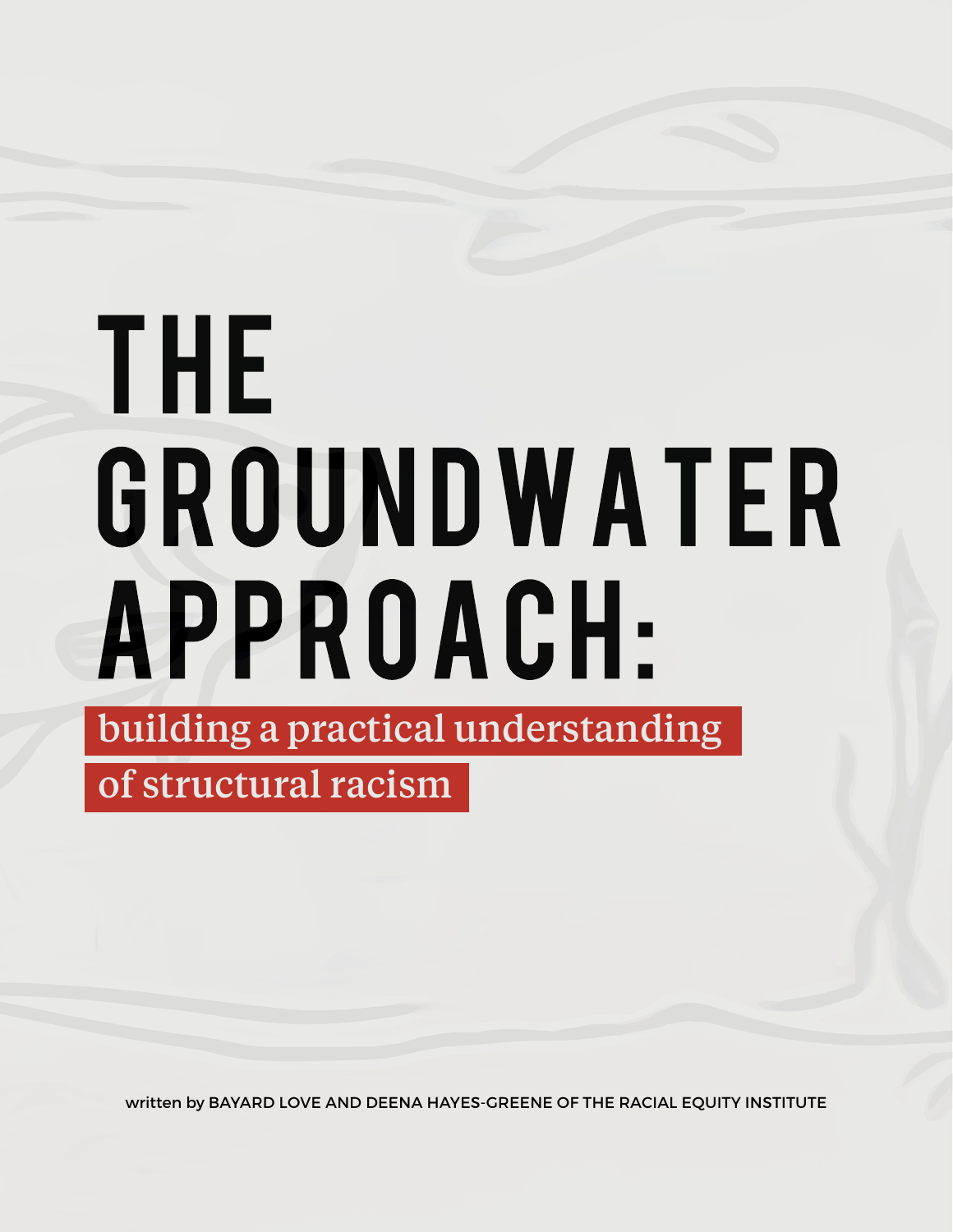### Introduction

In an effort to help leaders, organizers, and organizations stay focused on the structural and cultural roots of racial inequity, we developed the "Groundwater" metaphor and accompanying analytical framework to explain the nature of racism as it currently exists in the United States.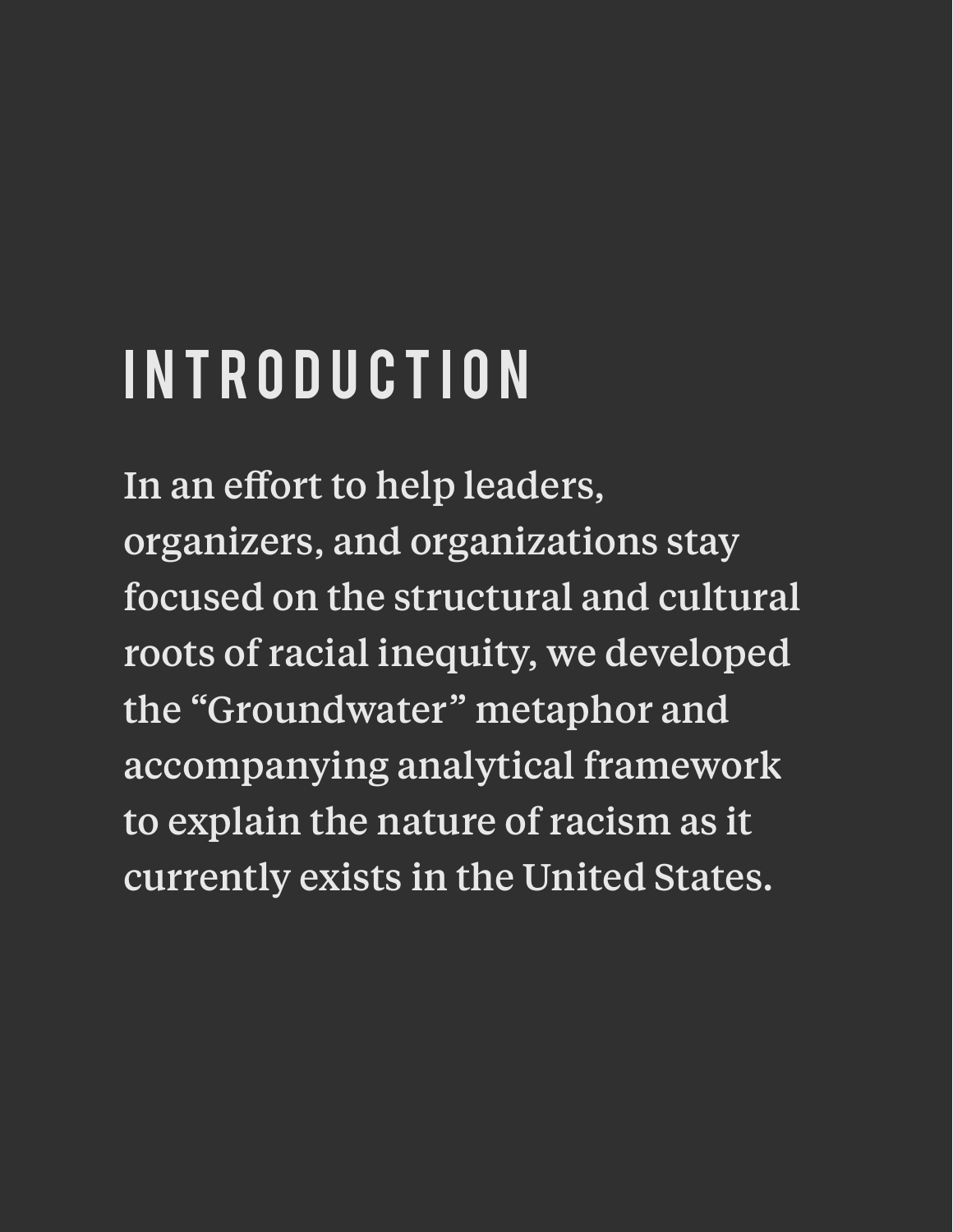In 2013, inspired by Dr. Camara Phyllis Jones's insights about the power of allegory to make complex concepts easily understandable, we came up with "the Groundwater" as a metaphor for structural racism. The simple analytical framework that supports the metaphor is equally important; we outline that framework in this piece. Why is it so important? We believe that effective solutions require accurate diagnoses, and that our collective understanding of why we have inequity is largely incomplete or altogether incorrect.

Any wisdom present here was developed over years of movement-building and anti-racist community organizing and includes the input of thousands of organizers, community members, and leaders from across the U.S. and beyond. All contributors are too numerous to mention here, but certainly none of this would exist if not for the leadership and mentorship of the People's Institute for Survival and Beyond based in New Orleans, LA; the Racial Equity Institute based in Greensboro, NC; the work of academics like sociologist Dr. Eduardo Bonilla-Silva and epidemiologist Dr. Camara Phyllis Jones; and the leadership of Joyce James and all of the team at the Texas Health and Human Services Center for the Elimination of Disproportionality and Disparities in the years following the Center's creation in 2010. The Groundwater metaphor was first presented by Joyce James and Bay Love in 2013. We have built on that foundation and encourage others to further the work from here.

Our metaphor is aligned with many who trace racial inequity to "structural racism," "structural racialization," or a "race-based caste system," but these are complex terms that can be hard to grasp. We hope the "Groundwater" metaphor helps makes the complex accessible and practical. It's based on a simple tale of dying fish that goes like this:



Artwork by Jojo Karlin (jojokarlin.com)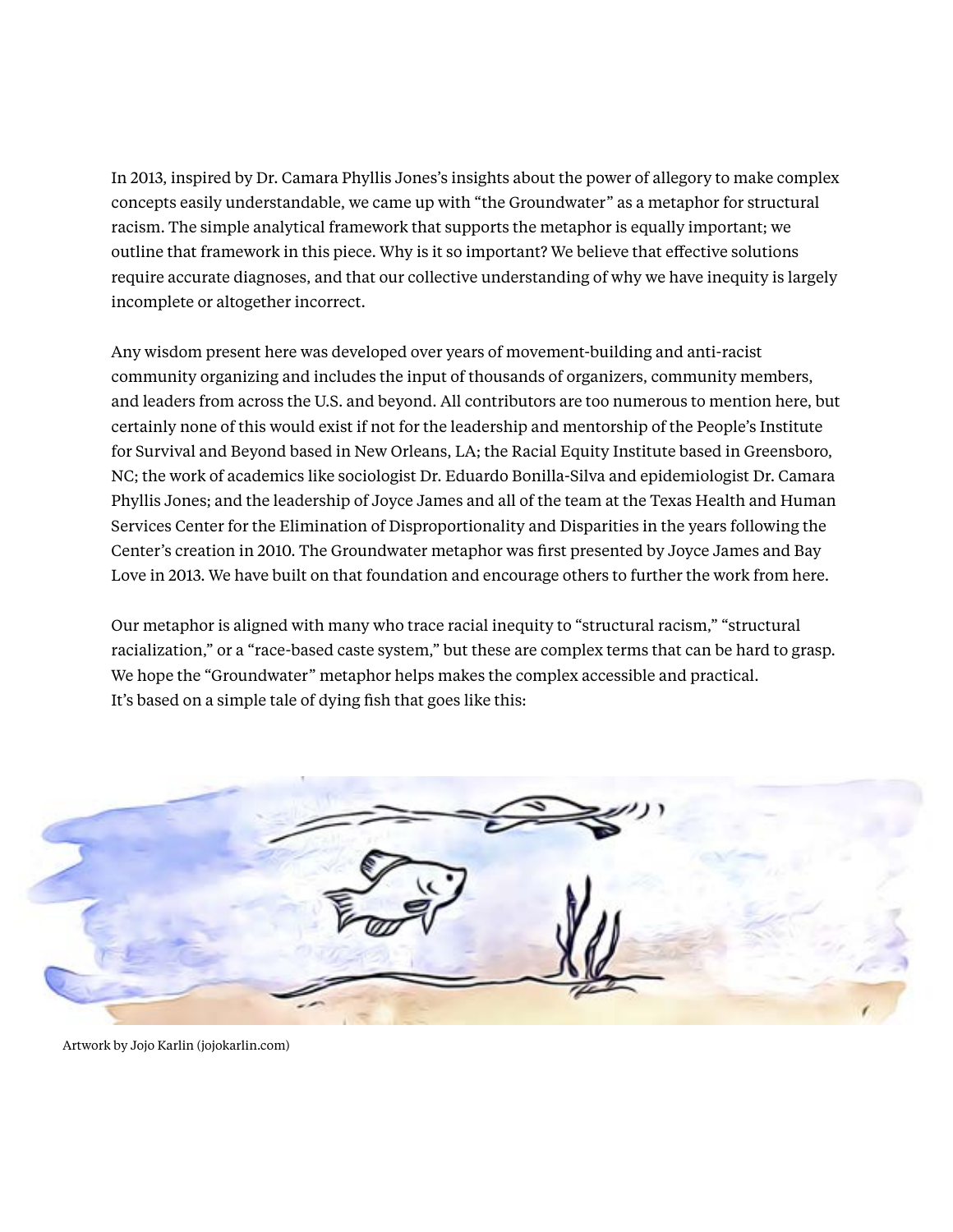### THE FISH, THE LAKE, A ND THE GROUNDWATER

If you have a lake in front of your house and one fish is floating belly-up dead, it makes sense to analyze the fish. What is wrong with it? Imagine the fish is one student failing in the education system. We'd ask: Did it study hard enough? Is it getting the support it needs at home?

But if you come out to that same lake and *half* the fish are floating belly-up dead, what should you do? This time you've got to analyze the lake. Imagine the lake is the education system and *half* the students are failing. This time we'd ask: Might the system itself be causing such consistent, unacceptable outcomes for students? If so, how?

Now… picture five lakes around your house, and in *each and every* lake half the fish are floating belly-up dead! What is it time to do? We say it's time to analyze the groundwater. How did the water in all these lakes end up with the same contamination? On the surface the lakes don't appear to be connected, but it's possible—even likely—that they are. In fact, [over 95% of the freshwater on the](https://www.nationalgeographic.org/media/earths-fresh-water/)  planet is *not* [above ground where we can see it](https://www.nationalgeographic.org/media/earths-fresh-water/); it is below the surface in the groundwater.

This time we can imagine half the kids in a given region are failing in the education system, half the kids suffer from ill health, half are performing poorly in the criminal justice system, half are struggling in and out of the child welfare system, and it's often the same kids in each system!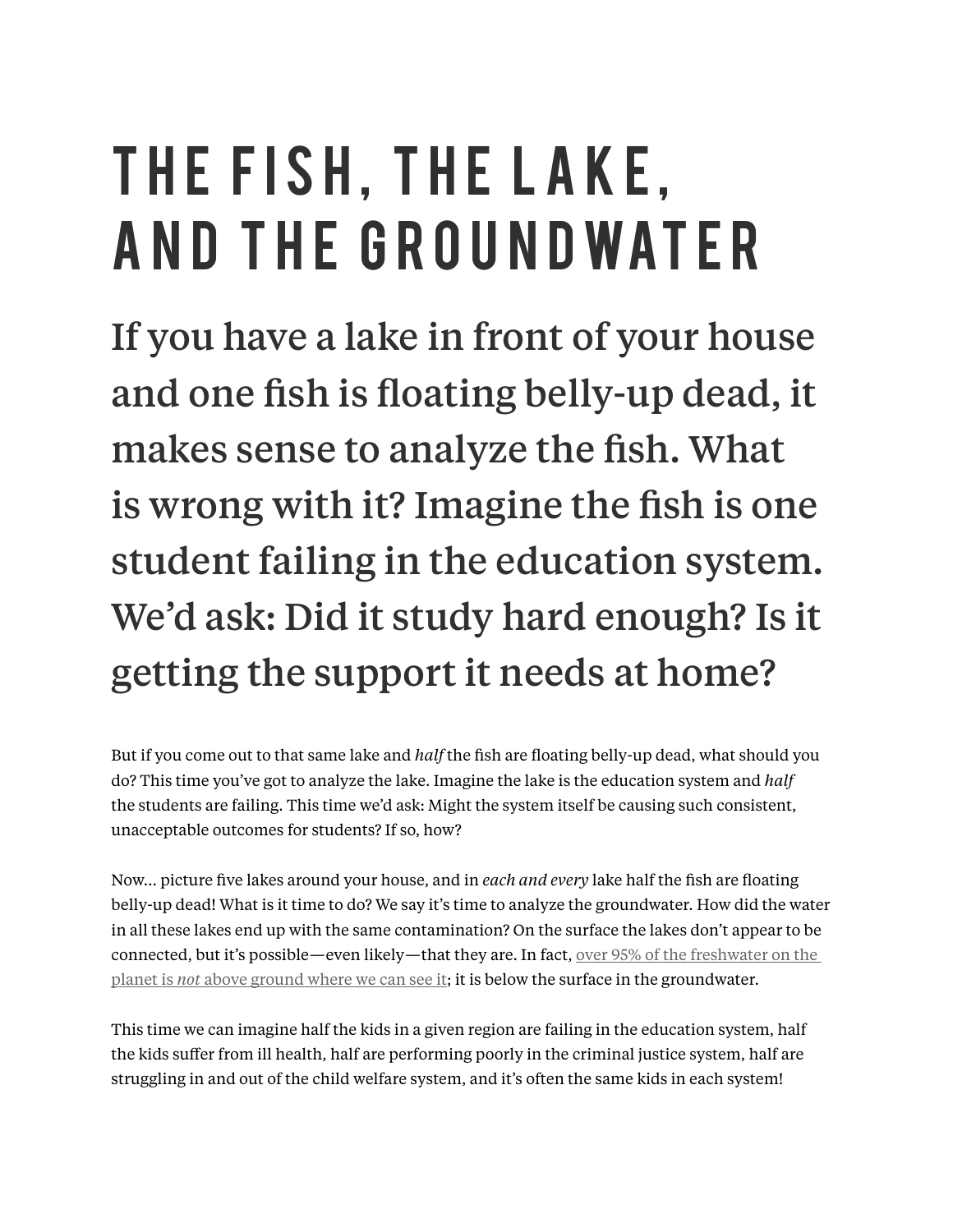By using a "groundwater" approach, one might begin to ask these questions: Why are educators creating the same racial inequity as doctors, police officers, and child welfare workers? How might our systems be connected? Most importantly, how do we use our position(s) in one system to impact a structural racial arrangement that might be deeper than any single system? To "fix fish" or clean up one lake at a time simply won't work—all we'd do is put "fixed" fish back into toxic water or filter a lake that is quickly recontaminated by the toxic groundwater. [1]

Our groundwater metaphor is designed to help practitioners at all levels internalize the reality that *we live in a racially structured society, and that that is what causes racial inequity*. The metaphor is based on three observations: racial inequity looks the same across systems, socioeconomic difference does not explain the racial inequity; and inequities are caused by systems, regardless of people's culture or behavior. Embracing these truths forces leaders to confront the reality that all our systems, institutions, and outcomes emanate from the racial hierarchy on which the United States was built. In other words, we have a "groundwater" problem, and we need "groundwater" solutions.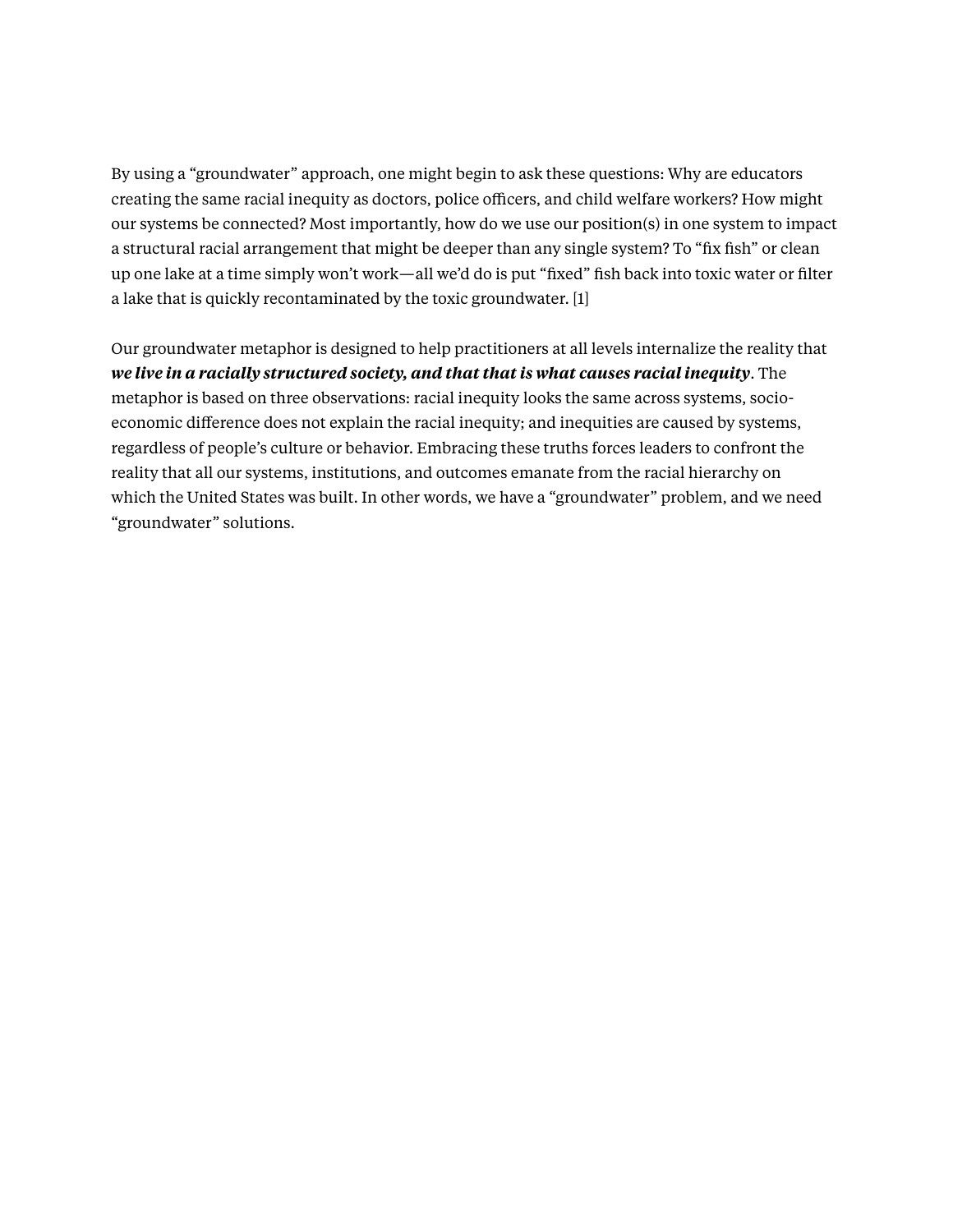### R A C I A L I N E Q U I T Y L O O K S THE SAME ACROSS SYSTEMS

Based on national data for African Americans and whites, we see consistent inequity in health care, education, law enforcement, child welfare, and finance, to name a few.

For example, according to data from the corresponding federal agencies:

African Americans are **2.3** times more likely to experience [infant death \(CDC\).](https://www.cdc.gov/nchs/data/hus/2016/011.pdf ) African Americans are **1.9** times more likely to die of [diabetes \(CDC\).](https://www.cdc.gov/nchs/data/hus/2016/017.pdf) African Americans are **1.5** times more likely to be below "proficient" in [reading in the 4th grade \(NAEP\).](https://www.nationsreportcard.gov/ndecore/xplore/NDE) African Americans are **3.7** times more likely to be [suspended in K-12 \(ED and OCR\).](https://www2.ed.gov/about/offices/list/ocr/docs/school-climate-and-safety.pdf) African Americans are **2.7** times more likely be [searched on a traffic stop \(BJS\)](https://www.bjs.gov/content/pub/pdf/pbtss11.pdf). African Americans are **7.0** times more likely to be [incarcerated as adults \(BJS\)](https://www.bjs.gov/content/pub/pdf/p16.pdf). African Americans are **1.8** times more likely to be [identified as victims by the child welfare system \(DHHS\)](https://www.childwelfare.gov/pubPDFs/racial_disproportionality.pdf). African Americans are **2.1** times more likely to be in [foster care \(DHHS\)](https://www.childwelfare.gov/pubPDFs/racial_disproportionality.pdf). African American business owners are **5.2** times more likely to be [denied a loan \(SBA\)](https://www.sba.gov/sites/default/files/Issue%20Brief%203%20Access%20to%20Capital.pdf). African American business owners are **1.7** times less likely to [own a home \(SBA\)](https://www.sba.gov/sites/default/files/Issue%20Brief%203%20Access%20to%20Capital.pdf).

A chart that shows results across systems using a relative rate index demonstrates the point. [2]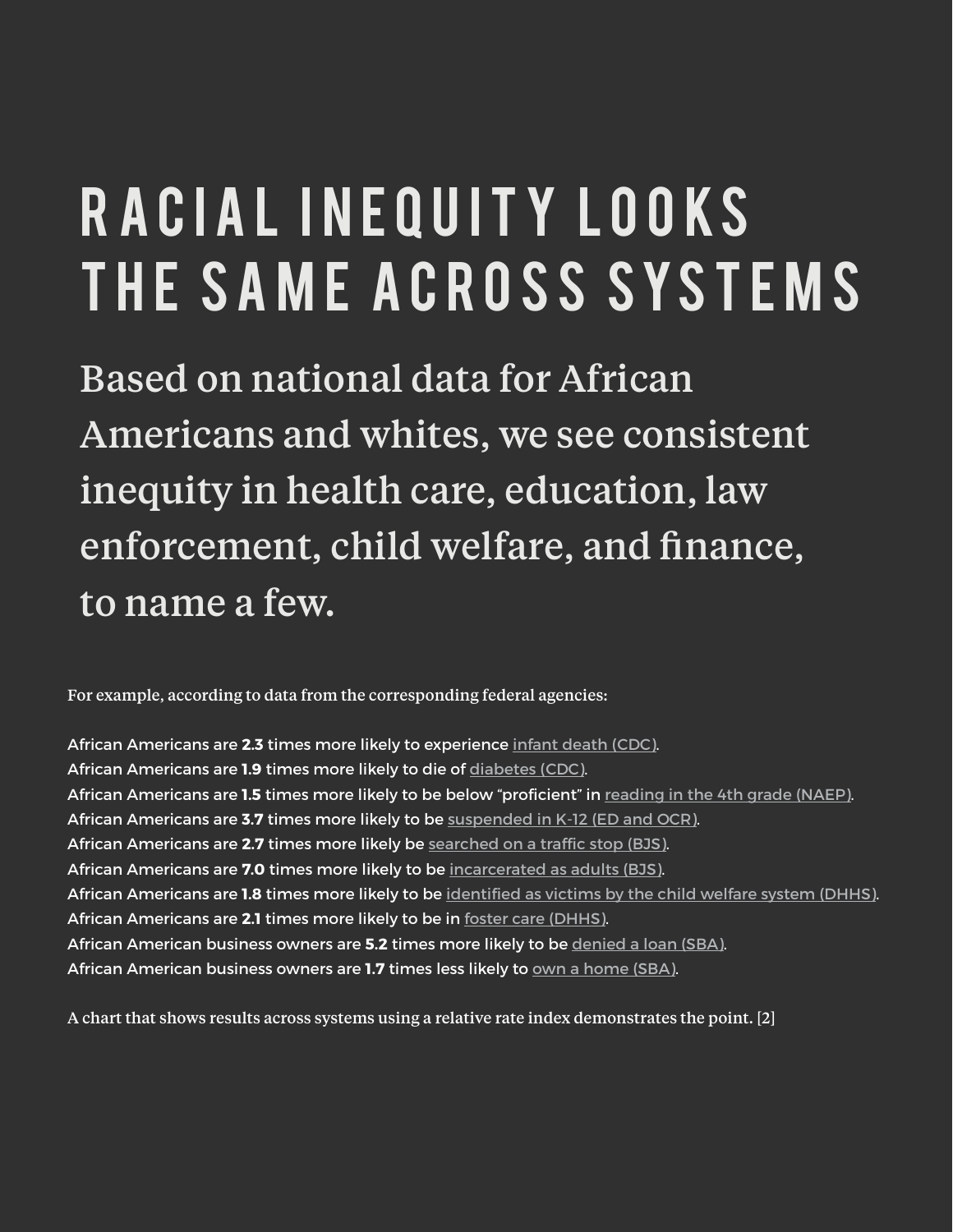

**African American** 

Figure 1: "African Americans are 1.5 to 7 times as likely to have a bad outcome across systems" (sources in text on page 6).



Figure 2: The same data arranged with whites as the reference group demonstrates the same point with a different frame: "Whites are only ~15%-~65% as likely to have a bad outcome across systems" (sources in text on page 6).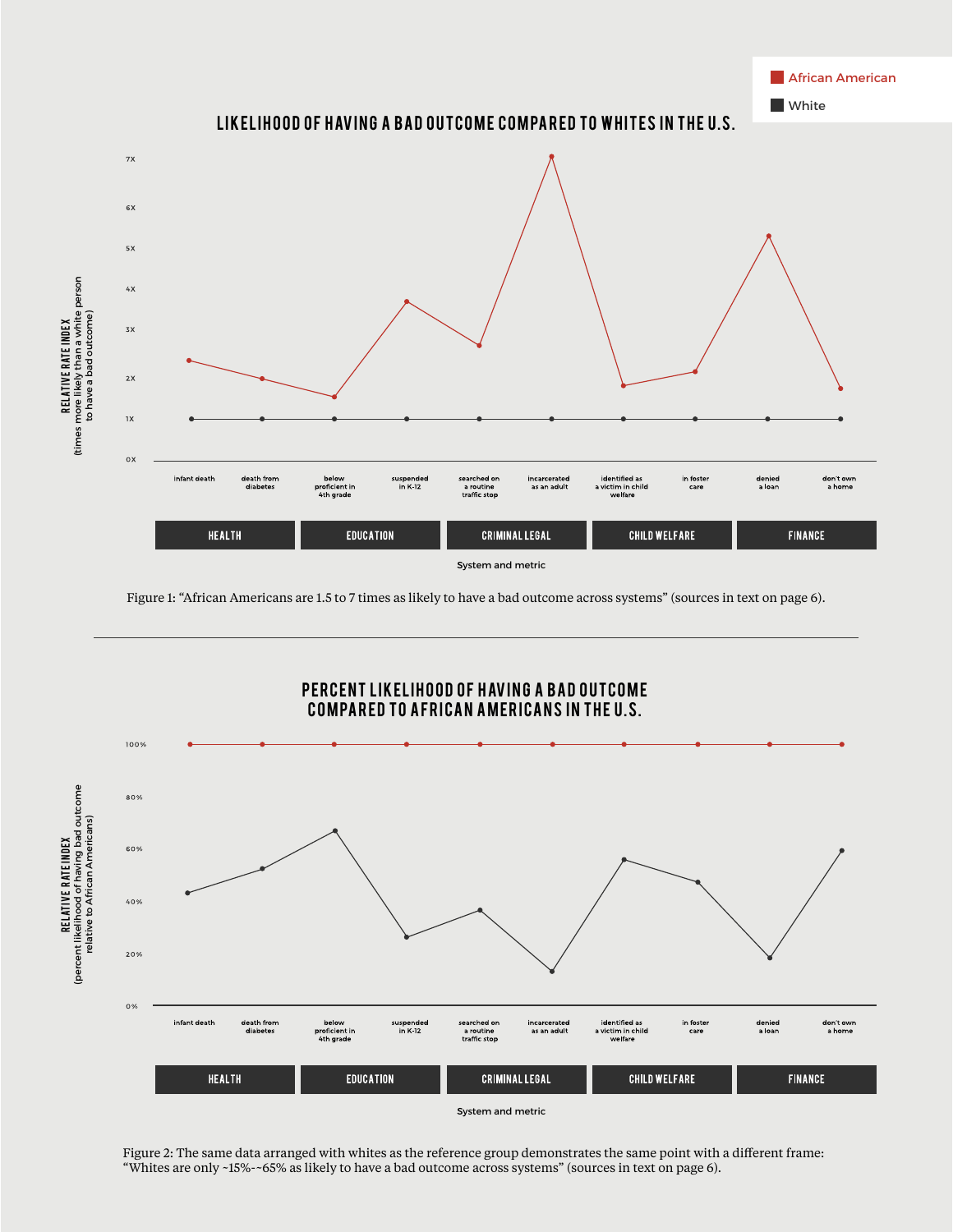#### Race-conscious leaders could list a plethora of additional examples. *In practice, though, even outspoken proponents of equity seldom consider all of them simultaneously.* This is a problem.

If the United States solved the achievement gap, for example, but did not address the groundwater of structural racism, the achievement gap would literally re-emerge over time. Inequity in other systems (lakes) would spread through the groundwater and recreate inequity in education. If a child's grandparent is twice as likely to die of diabetes, that will have a financial and emotional impact on the whole family, which will impact the child's performance in school. If a child's parent is less likely to get a job offer that they are equally qualified for, that means less wealth for the family, which will impact the child's educational outcomes. These impacts across systems flow in all directions, just as water flows between lakes in the groundwater. Effective change, therefore, must be rooted in an understanding of structural racism; it must utilize a groundwater approach.

#### That whites fare best in every system across the country usually elicits two questions:

- 1. since whites are wealthier on average, how do we know socio-economic difference or differential access isn't the root?
- 2. and since we know behavior and culture impact institutional outcomes, how do we know that differences in culture and behavior don't explain the gaps?

We find it important to debunk these all-too-common explanations for inequity immediately after showing the inequity that exists. *To show that there is inequity but not why there is inequity leaves too much open to interpretation.* The next two observations in our approach begin to address why there is inequity.

#### Socio-economic Difference Does Not Explain the Racial Inequity

If socio-economic difference explained the racial inequity, controlling for socio-economic status would eliminate it; it does not. Scholars and practitioners have demonstrated this over and over across multiple systems. Here are three examples:

1) [The most recent CDC](https://wonder.cdc.gov/lbd-current.html) data show racial disparity in infant mortality, even when we compare black and white mothers with the same level of education. In fact, white women with a high school diploma or a GED have lower infant mortality rates than black women with MAs, JDs or PhD's.

2) In 2009, [McKinsey & Company completed a comprehensive analysis of U.S. achievement gaps](http://www.p12.nysed.gov/accountability/AOC/resources/articles/achievement_gap_report.pdf) in K-12 education and found that "while independent racial and income gaps exist, black and Latino students underperform white students at each income level." In 2016, Stanford University sociologist [Sean Reardon used the Stanford Education Data Archive](https://cepa.stanford.edu/content/school-district-socioeconomic-status-race-and-academic-achievement) to analyze the impact of district-level socioeconomic status, family-level socioeconomic status, and racial identification on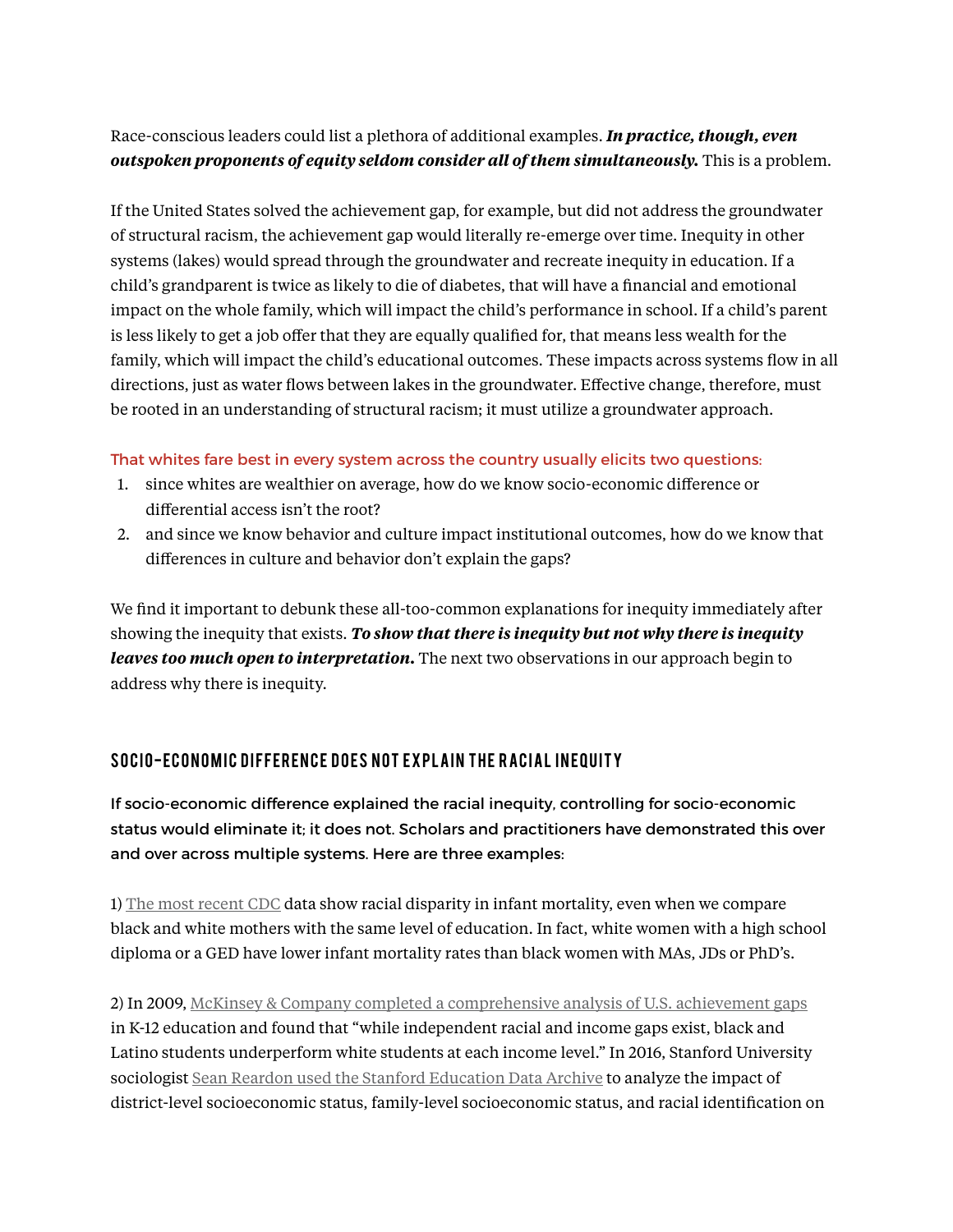student achievement and found that "Racial/ethnic disparities in academic performance are large, both overall and within individual school districts… [and] even in places where white and black or white and Hispanic students come from families with the same socioeconomic characteristics, racial/ethnic achievement gaps are present, and substantial."

3) In 2016, Duke University economist [William Darity, Jr., looked at the impact of race and wealth](https://www.washingtonpost.com/news/wonk/wp/2016/03/23/poor-white-kids-are-less-likely-to-go-to-prison-than-rich-black-kids/?utm_term=.eeb264bdf915)  [on incarceration](https://www.washingtonpost.com/news/wonk/wp/2016/03/23/poor-white-kids-are-less-likely-to-go-to-prison-than-rich-black-kids/?utm_term=.eeb264bdf915) and found that "racial incarceration disparities persist even for individuals with similarly situated family wealth positions." [The study](https://www.prisonpolicy.org/scans/wealthraceincarcerationrates.pdf) found, in fact, that over the longer term (27 years), white men in the poorest wealth deciles were less likely to be incarcerated than black men in the wealthiest deciles.

What makes this point starker is that in today's economy (even excluding the impacts of multigenerational wealth), one's racial designation is actually a causative factor in one's socioeconomic status. One clear and relatively well-known example is the study completed by researchers at [NBER, Harvard, and the University of Chicago](https://www.nber.org/papers/w9873). Researchers sent out 5,000 resumes that were identical, except that half had "black-sounding" names and half had "white-sounding" names. "White" resumes were ~1.5 times as likely to get a call-back compared to otherwise identical "black" resumes. [A recent meta-analysis](https://hbr.org/2017/10/hiring-discrimination-against-black-americans-hasnt-declined-in-25-years) shows these disparities actually increased between 1990 and 2015. Socioeconomic status cannot explain persistent racial inequity in the U.S.; on the contrary, racism further exacerbates existing gaps.

#### INEQUITIES ARE CAUSED BY SYSTEMS. REGARDLESS OF CULTURE OR BEHAVIOR

Using new methodologies, researchers have generated more and more evidence that systems cause the inequity regardless of people's behavior or culture. This is a critical point, given the common narratives that inequities are explained by cultural or behavioral differences. Here are three examples:

1) In its landmark 2002 study, ["Unequal Treatment,"](https://www.nap.edu/resource/10260/disparities_admin.pdf) the Institute of Medicine (IOM) found that "research indicates that minorities are less likely than whites to receive needed services, including clinically necessary procedures, even after correcting for access-related factors, such as insurance status" and that "health care providers' diagnostic and treatment decisions, as well as their feelings about patients, are influenced by patients' race or ethnicity and stereotypes associated with them." The IOM report references a number of peer-reviewed studies that control for patient history, symptomology, and demeanor to show that race alone has an impact on treatment. Research since 2002 has corroborated IOM's findings.

2) Similarly, banking and lending institutions provide an advantage for whites even when controlling for credit score and financial history. In a [new study from 2018,](https://www.revealnews.org/article/for-people-of-color-banks-are-shutting-the-door-to-homeownership/) The Center for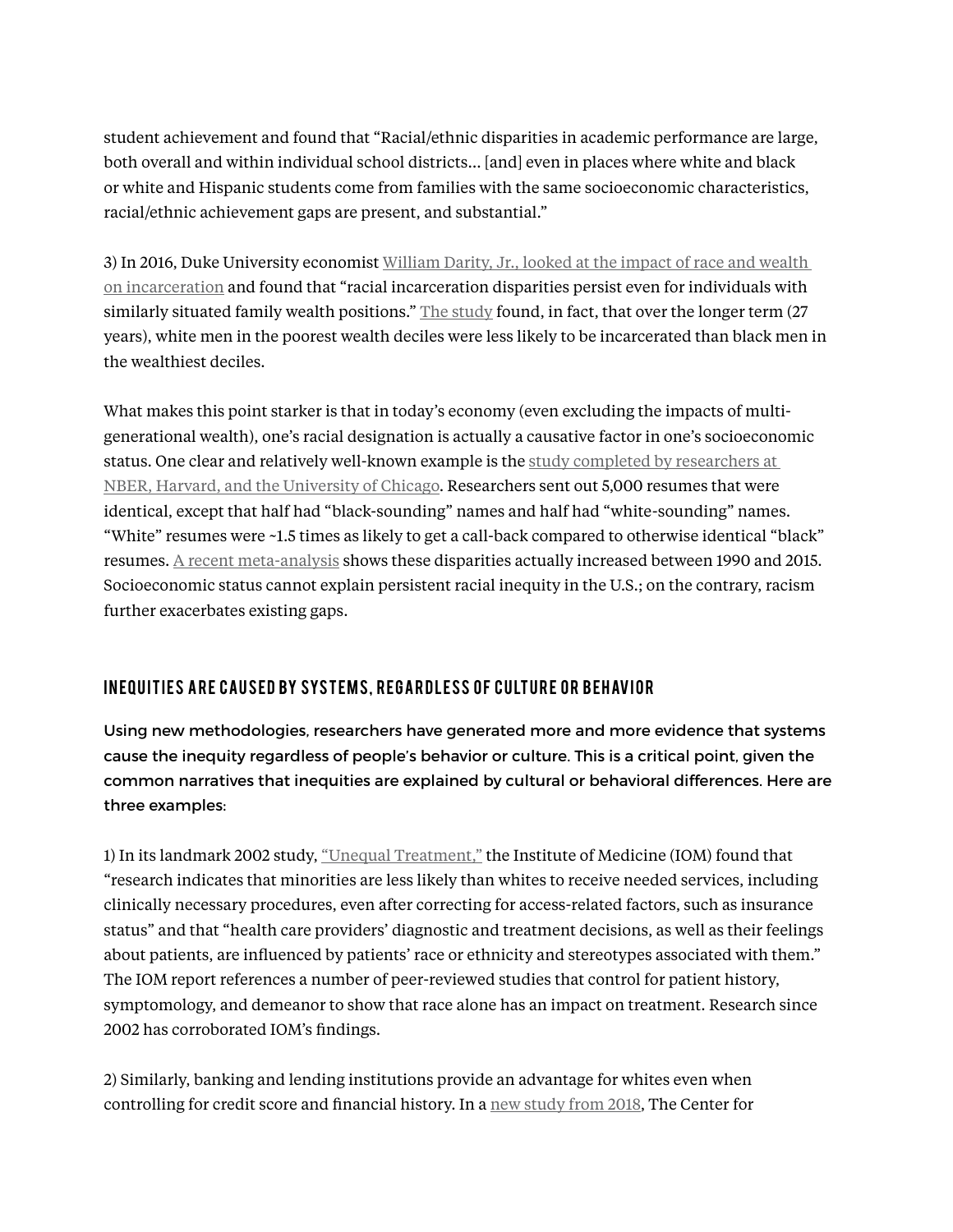Investigative Reporting found that "African Americans and Latinos continue to be routinely denied conventional mortgage loans at rates far higher than their white counterparts. This modern-day redlining persisted in 61 metro areas even when controlling for applicants' income, loan amount, and neighborhood, according to a mountain of Home Mortgage Disclosure Act records analyzed." It is simply inaccurate to suggest that whites fare better in the world of finance and wealth because of certain behaviors or cultural characteristics regarding saving, spending, and investing.

3) In their 2015 [study of education and discipline](https://news.stanford.edu/2015/04/15/discipline-black-students-041515/), Stanford psychologists Jennifer Eberhardt and Jason Okonofua presented teachers with written vignettes of student misbehavior. The vignettes were identical except that half had "black-sounding" names and half had "white-sounding" names. Teachers of all races said that (fictitious) students with black-sounding names were more disruptive, more likely to be repeat offenders, and more appropriately labelled as "troublemakers."

These studies represent a small sample of many. Racial inequity cannot be explained by behavioral or cultural differences between racial groups. On the contrary, *systems and systems representatives treat people differently based on race regardless of their culture and regardless of how people behave.*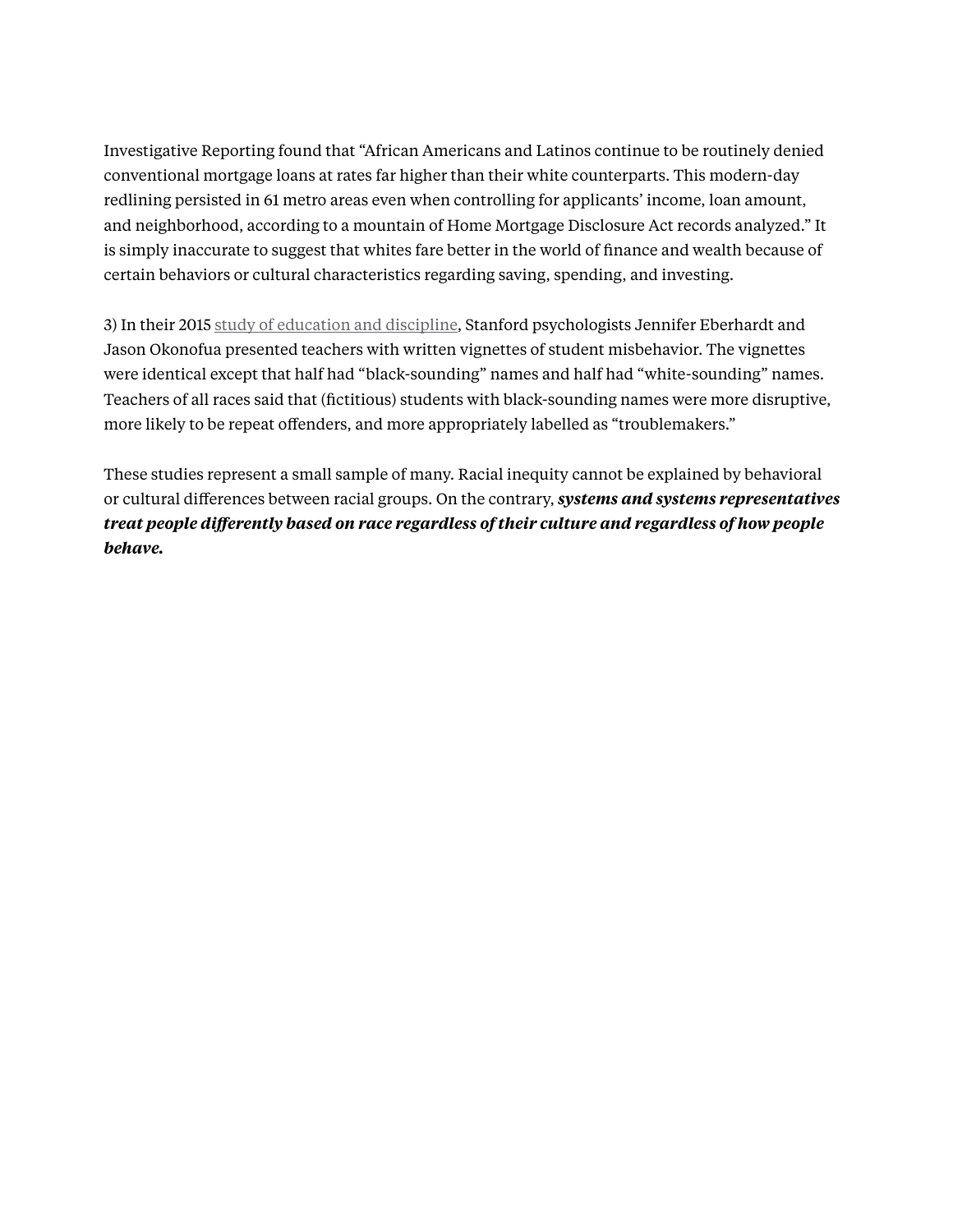## IT'S IN THE GROUNDWATER

Taken together, we think these observations point to the sobering reality of structural racism in the United States. Clients and communities across the country are finding the groundwater metaphor to be useful in re-framing and re-focusing their work, leading to new partnerships and exciting new openings for action.

One mid-sized urban school district began to use a groundwater approach and was quickly drawn to establishing unprecedented cross-systems partnerships with law enforcement, civil rights leadership, and economic developers, among others. Most leaders agree that this kind of collaboration is necessary to address complex social problems; a groundwater analysis makes that possible.

In another region, the groundwater approach took hold through a set of smaller initiatives that were initially completely disconnected. Those initiatives started in churches, academic institutions, community organizations, and government, and are now connecting through the analysis and growing into a web of aligned stakeholders. Previously, epidemiologists felt their work was only tangentially related to economic development; now epidemiological data is being combined with economic development data to demonstrate a structural reality that people can work together to dismantle. New analysis is building unity and helping to drive electoral victories, policy changes, new leadership development, and unprecedented collaborations across the region.

We're encouraged by the work that is being done across this and other countries and continents. As we continue to expand our movements, let's keep deepening them too.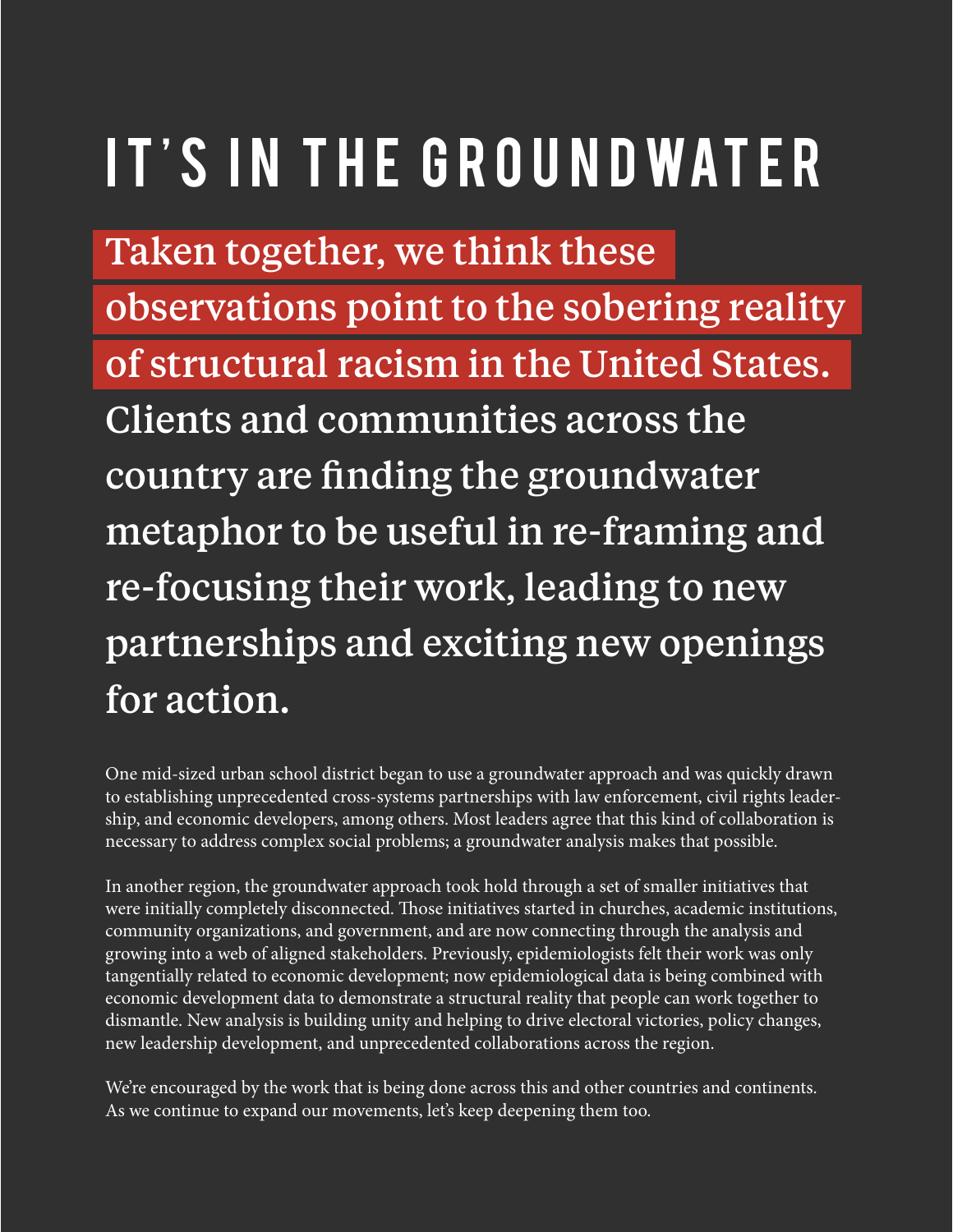#### **NOTES:**

[1] The challenge of seeing the structure is exacerbated by the way we talk about inequity. Every system has racial inequity but uses a different term for it. In child welfare, for example, a prominent term to describe racial inequity is "disproportionality;" in healthcare, "health disparities;" in education, "achievement gap;" in criminal justice, "disparate sentencing" or "disproportionate minority contact." In economic development, racial inequity might be described as underutilization of "minority business enterprises," signaled though terms like "inclusive innovation" (which would be necessary only because of existing exclusion). By using different language for different manifestations of racial inequity, we have made it difficult to consider that they may be various manifestations of a single structural phenomenon that we call structural racism.

[2] We choose to use a line chart to demonstrate the data, even though it does not represent a series of data over time, because it can help viewers imagine the interconnectedness of the outcomes. Some clients and colleagues prefer to use a bar chart, which works as well.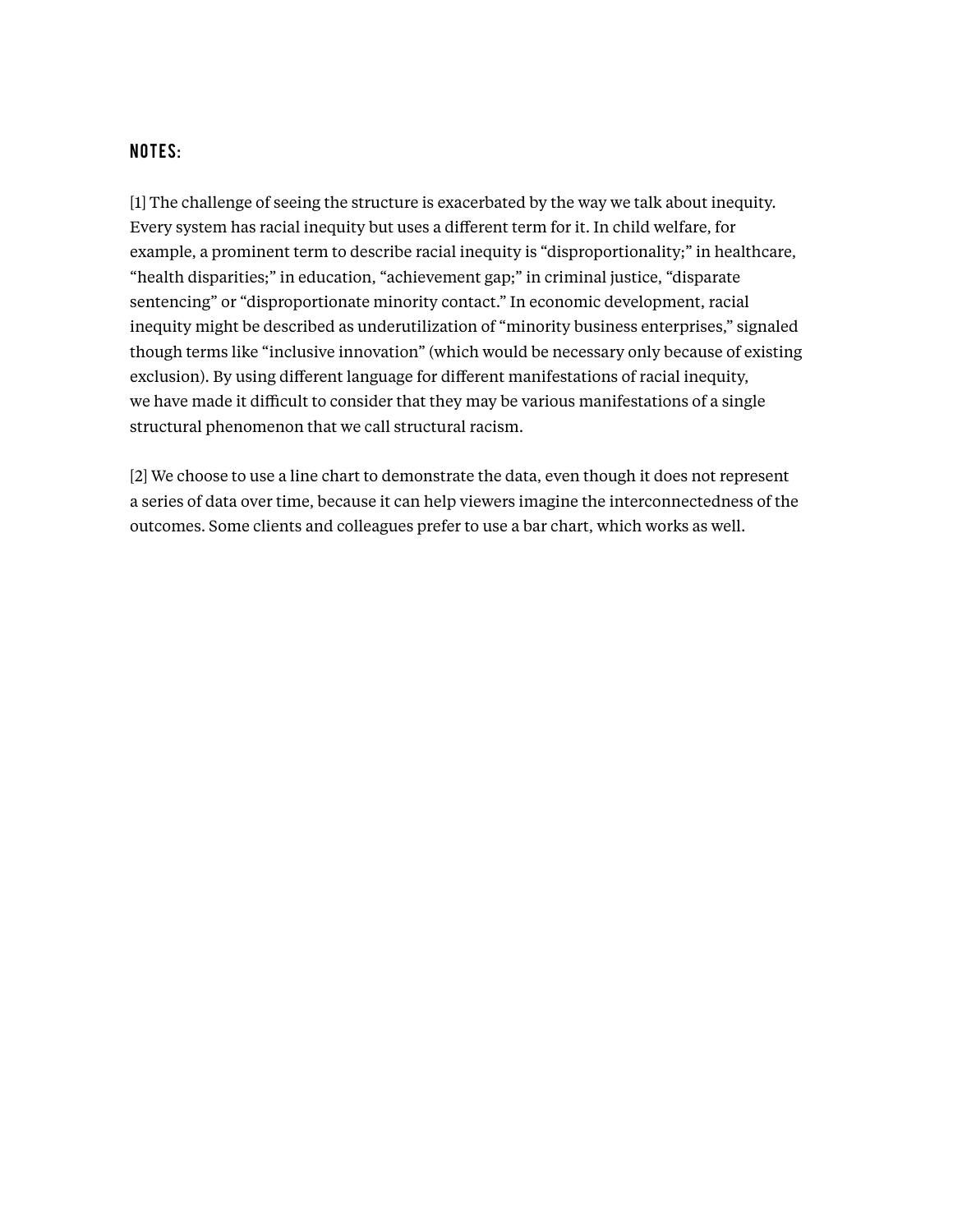#### References:

- 1. National Geographic Society. "Earth's Freshwater." National Geographic Society, 9 Nov. 2012. Accessed at: www.nationalgeographic.org/media/earths-fresh-water/.
- 2. NCHS, National Vital Statistics System, public-use Mortality File, public-use Birth File; Murphy SL, Kochanek KD, Xu JQ, Curtin SC. Deaths: Final data for 2015. National vital statistics reports. Hyattsville, MD: NCHS; 2017. Available from: http://www.cdc.gov/nchs/products/nvsr.htm. See Appendix I, National Vital Statistics System (NVSS). Accessed at: www.cdc.gov/nchs/data/ hus/2016/011.pdf
- 3. NCHS, National Vital Statistics System; Grove RD, Hetzel AM. Vital statistics rates in the United States, 1940–1960. Washington, DC: U.S. Government Printing Office. 1968; numerator data from National Vital Statistics System, annual public-use Mortality Files; denominator data from national population estimates for race groups from Table 1 and unpublished Hispanic population estimates for 1985–1996 prepared by the Housing and Household Economic Statistics Division, U.S. Census Bureau; Murphy SL, Kochanek KD, Xu JQ, Curtin SC. Deaths: Final data for 2015. National vital statistics reports. Hyattsville, MD: NCHS; 2017. Available from: http://www.cdc.gov/nchs/products/ nvsr.htm. See Appendix I, National Vital Statistics System (NVSS). Accessed at: www.cdc.gov/nchs/ data/hus/2016/017.pdf
- 4. U.S. Department of Education, Institute of Education Sciences, National Center for Education Statistics, National Assessment of Educational Progress (NAEP), 1992, 1994, 1998, 2000, 2002, 2003, 2005, 2007, 2009, 2011, 2013, 2015, and 2017 Reading Assessments. Accessed at: www. nationsreportcard.gov/ndecore/xplore/NDE
- 5. U.S. Department of Education, Office for Civil Rights, Civil Rights Data Collection, 2015–16. Accessed at: www2.ed.gov/about/offices/list/ocr/docs/school-climate-and-safety.pdf
- 6. Langton, Lynn, and Matthew R. Durose. Police behavior during traffic and street stops, 2011. Washington, DC: US Department of Justice, Office of Justice Programs, Bureau of Justice Statistics, 2013. Accessed at: www.bjs.gov/content/pub/pdf/pbtss11.pdf
- 7. Carson, E. Ann, and William J. Sabol. "Prisoners in 2011." Age 400.500 (2014): 600. Accessed at: www. bjs.gov/content/pub/pdf/p16.pdf
- 8. Child Welfare Information Gateway, "Racial Disproportionality and Disparity in Child Welfare" Nov 2016. Accessed at: www.childwelfare.gov/pubPDFs/racial\_disproportionality.pdf
- 9. Ibid.
- 10. Cole, Rebel A. "Credit Scores and Credit Market Outcomes: Evidence from the Survey of Small Business Finances and the Kauffman Firm Survey." (2014). Accessed at: www.sba.gov/sites/default/ files/files/rs419.pdf
- 11. Coleman, Susan. "Access to debt capital for women-and minority-owned small firms: does educational attainment have an impact?." Journal of Developmental Entrepreneurship 9.2 (2004): 127. Accessed at: www.sba.gov/sites/default/files/Issue%20Brief%203%20Access%20to%20Capital.pdf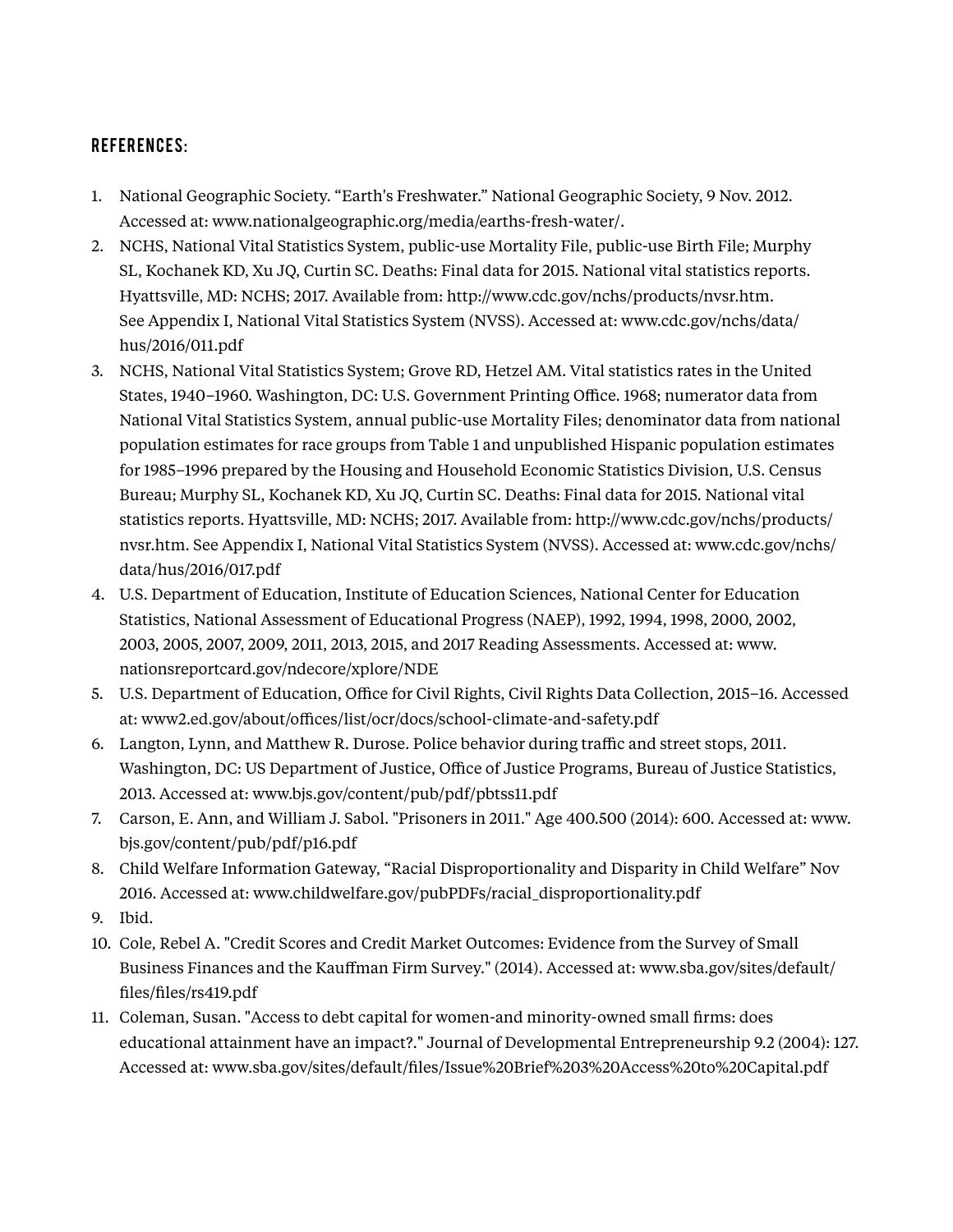- 12. United States Department of Health and Human Services (US DHHS), Centers for Disease Control and Prevention (CDC), National Center for Health Statistics (NCHS), Division of Vital Statistics (DVS). Linked Birth / Infant Death Records 1995-2016, as compiled from data provided by the 57 vital statistics jurisdictions through the Vital Statistics Cooperative Program, on CDC WONDER Online Database. Accessed at: https://wonder.cdc.gov/lbd-current.html
- 13. McKinsey & Co., Social Sector Office. "The Economic Impact of the Achievement Gap in America's Schools" McKinsey & Co. April 2009. Accessed at: www.p12.nysed.gov/accountability/AOC/resources/ articles/achievement\_gap\_report.pdf
- 14. Reardon, Sean F. "School district socioeconomic status, race, and academic achievement." Stanford Center for Educational Policy Analysis. (2016). Accessed at: https://cepa.stanford.edu/content/ school-district-socioeconomic-status-race-and-academic-achievement
- 15. Ehrenfreund, Max. "Poor White Kids Are Less Likely to Go to Prison than Rich Black Kids." The Washington Post, WP Company, 23 Mar. 2016. Accessed at: www.washingtonpost.com/news/ wonk/wp/2016/03/23/poor-white-kids-are-less-likely-to-go-to-prison-than-rich-black-kids/?utm\_ term=.342208cc4efd
- 16. Zaw, Khaing, Darrick Hamilton, and William Darity. "Race, wealth and incarceration: results from the national longitudinal survey of youth." Race and Social Problems 8.1 (2016): 103-115. Accessed at: www.prisonpolicy.org/scans/wealthraceincarcerationrates.pdf
- 17. Bertrand, Marianne, and Sendhil Mullainathan. "Are Emily and Greg more employable than Lakisha and Jamal? A field experiment on labor market discrimination." American economic review 94.4 (2004): 991-1013. Accessed at: www.nber.org/papers/w9873
- 18. Lincoln Quillian, Devah Pager, Arnfinn H. Midtbøen, Ole Hexel. "Hiring Discrimination Against Black Americans Hasn't Declined in 25 Years." Harvard Business Review, 16 Oct. 2017. Accessed at: www.hbr.org/2017/10/hiring-discrimination-against-black-americans-hasnt-declined-in-25-years.
- 19. Institute of Medicine. "Unequal Treatment: What Health Care System Administrators Need to Know About Racial and Ethnic Disparities in Healthcare" National Academy of Sciences. 2 March, 2002. Accessed at: www.nap.edu/resource/10260/disparities\_admin.pdf
- 20. Glantz, Aaron, and Emmanuel Martinez. "For People of Color, Banks Are Shutting the Door to Homeownership." Reveal, The Center for Investigative Reporting, 14 Aug. 2018. Accessed at: www. revealnews.org/article/for-people-of-color-banks-are-shutting-the-door-to-homeownership/.
- 21. Parker, Clifton B. "Teachers More Likely to Label Black Students as Troublemakers, Stanford Research Shows." Stanford News, Stanford University Publications, 9 Apr. 2016, news.stanford. edu/2015/04/15/discipline-black-students-041515/. Accessed at: https://news.stanford. edu/2015/04/15/discipline-black-students-041515/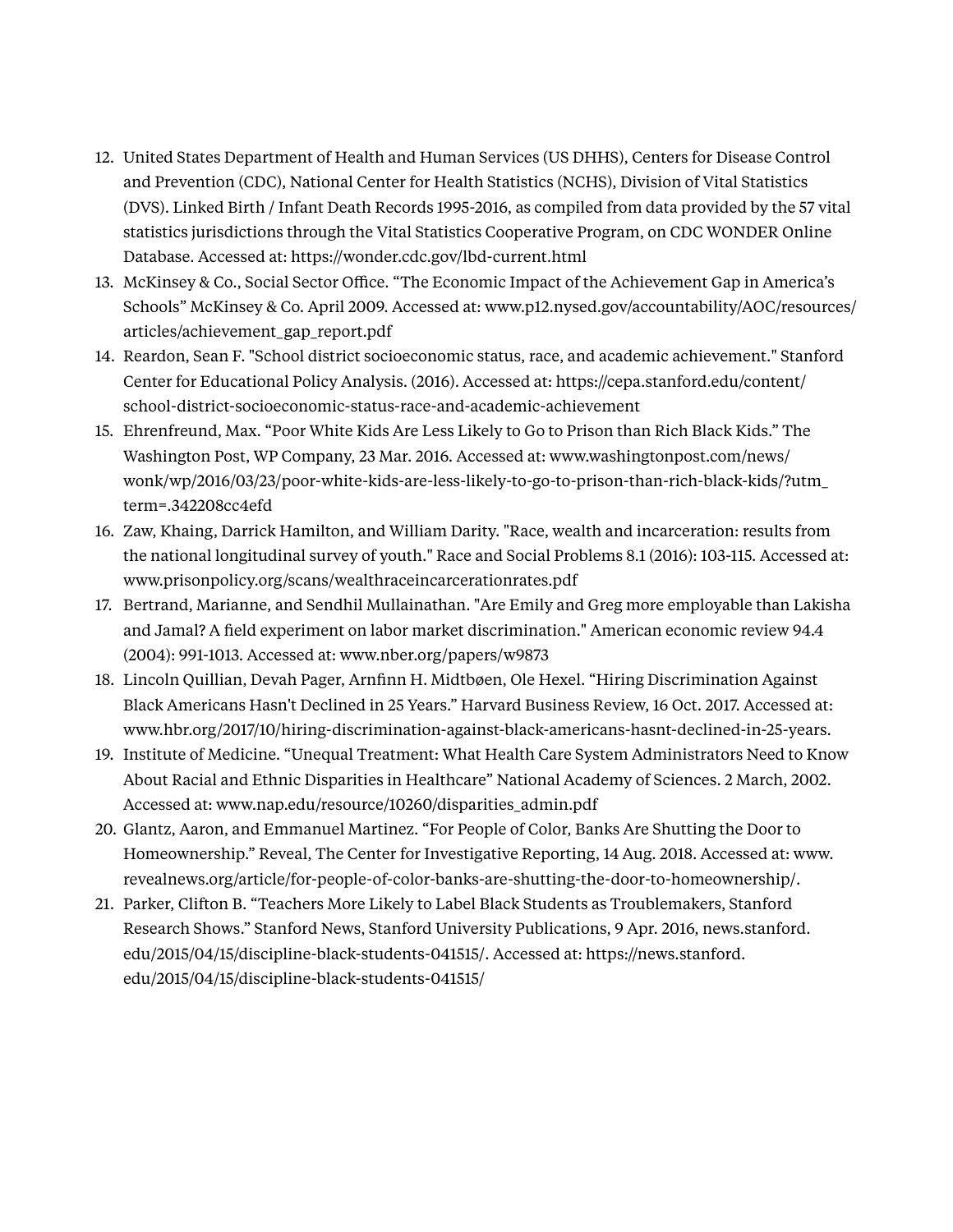Suggested Citation: Hayes-Greene, Deena, and Bayard P. Love. *The Groundwater Approach: Building a Practical Understanding of Structural Racism.* The Racial Equity Institute. 2018.

Please visit [www.racialequityinstitute.org](https://www.racialequityinstitute.com/) for more information on our work, the metaphor, and examples of the Groundwater approach applied.